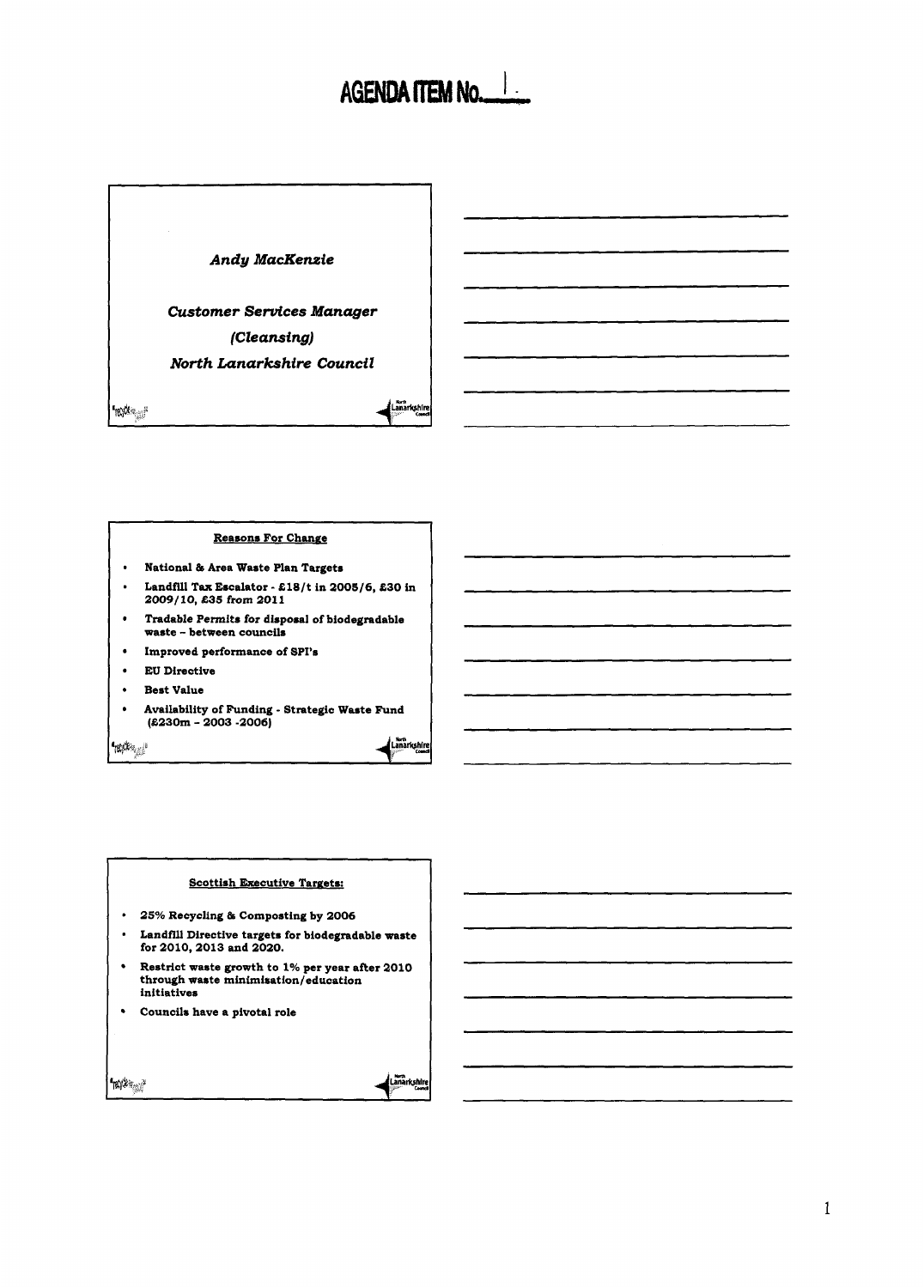| Current Waste Management Activities 2005/06: |                                |            |                           |
|----------------------------------------------|--------------------------------|------------|---------------------------|
| System                                       | Material                       | Households | Collection<br>Frequency   |
| - Domestic Wheeled<br>Bins - Grey            | <b>Mixed Domestic</b><br>Waste | 123.815    | Weekly                    |
| - Domestic Bulk Bins                         | Mized Domestic                 | 14000      |                           |
|                                              | Waste                          |            |                           |
| - Domestic Sacks                             | <b>Mixed Domestic</b><br>Waste | 2.000      | Weekly                    |
| - Riue Wheeled Bins                          | News & Pams                    | 119,000    | Monthly                   |
| - Brown Bins                                 | Garden Waste                   | 119,000    | Fortnightly<br>(seasonal) |
| - Green Wheeled Bins Glass                   |                                | 12,000     | Monthiv                   |
| - C.A./Recycling sites Mixed Domestic        |                                | 7          |                           |
|                                              | Waste                          |            |                           |



### Kerbside Programme - Blue Bins (News & Pams)

- Nov 04 Mar 05 67,200 Blue Bins Total 119,200 Households
- 5 Additional Refuse Collection Vehicles and Associated Crews
- $\cdot$  67,200 New Bins @ £16.50 = £1.1 million capital

Lanarkshire

Lanarkshire

Yield 7,500 tonnes a year (6.25%) - once fully implemented

"nythings"

*Frequency* 

 $\mathbf{I}$ 

| Kerbside Programme - Brown Bins (Garden/Green<br><b>Wastel</b>           |
|--------------------------------------------------------------------------|
| Jan - Apr 05 86,200 Brown Bins - Total 119,200<br>Households             |
| • 9 Additional Refuse Collection Vehicles and<br><b>Associated Crews</b> |
| 86,200 New Bins @ £16.50 = £1.4 million Capital                          |
| Yield 17,500 tonnes a year (10%)                                         |
|                                                                          |

|  | an and the contract of the contract of the contract of the contract of the contract of the contract of the contract of the contract of the contract of the contract of the contract of the contract of the contract of the con |  |  |  |  |
|--|--------------------------------------------------------------------------------------------------------------------------------------------------------------------------------------------------------------------------------|--|--|--|--|
|  |                                                                                                                                                                                                                                |  |  |  |  |
|  | and the contract of the contract of the contract of the contract of the contract of the contract of the contract of                                                                                                            |  |  |  |  |
|  |                                                                                                                                                                                                                                |  |  |  |  |
|  |                                                                                                                                                                                                                                |  |  |  |  |
|  |                                                                                                                                                                                                                                |  |  |  |  |
|  | .<br>1980 - Marie Marie Marie Marie Marie Marie Marie Marie Marie Marie Marie Marie Marie Marie Marie Marie Marie                                                                                                              |  |  |  |  |
|  |                                                                                                                                                                                                                                |  |  |  |  |
|  |                                                                                                                                                                                                                                |  |  |  |  |
|  |                                                                                                                                                                                                                                |  |  |  |  |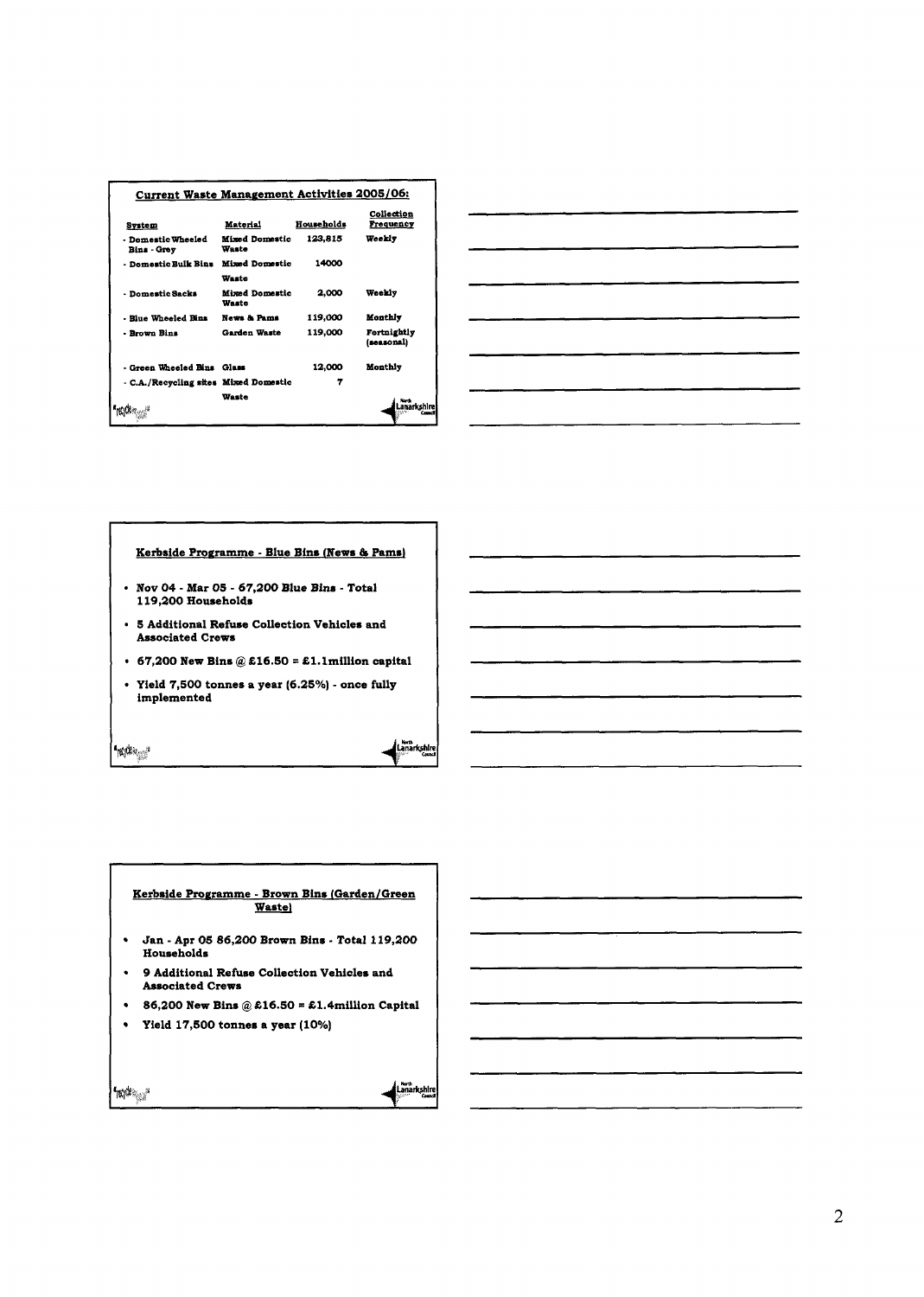## Other Kerbside Programmes

 $\bullet$ **Glass Collection** 

**Troping** 

**Maintain collection service for 12,000 households** 

<sub>Korth</sub><br>Lanarkshire

- **Service provided by Community Group (A.C.E.)**
- **Expand scheme If community funding can be**

**Development of Civic Amenity Sites** <sup>~</sup>**Wudpuk 7,100 TonnesIYcu Expand & Develop**<br>Current Site 1 - **Ddmdcodter 6,100 TonnesIYear Expand** *h* **Develop Current Site**  , **-Auchinlca 3,700 TonnasIYeu Expand & Develop**<br>Current Site **Relocate** *b* **Develop • Wishaw 2,300 Tonnes/Year** - **Motherwell 3,400 TonueslYeu Relocate** *h* **Develop Relocate** *h* **Develop**  - **Solrterhorw 4,100 TonuowlYeu**  - Reema Road **3,300 Tonnes/Year Recently Updahd 30,oOO TonnesIYau**  Lanarkshire mak<sub>sa</sub>